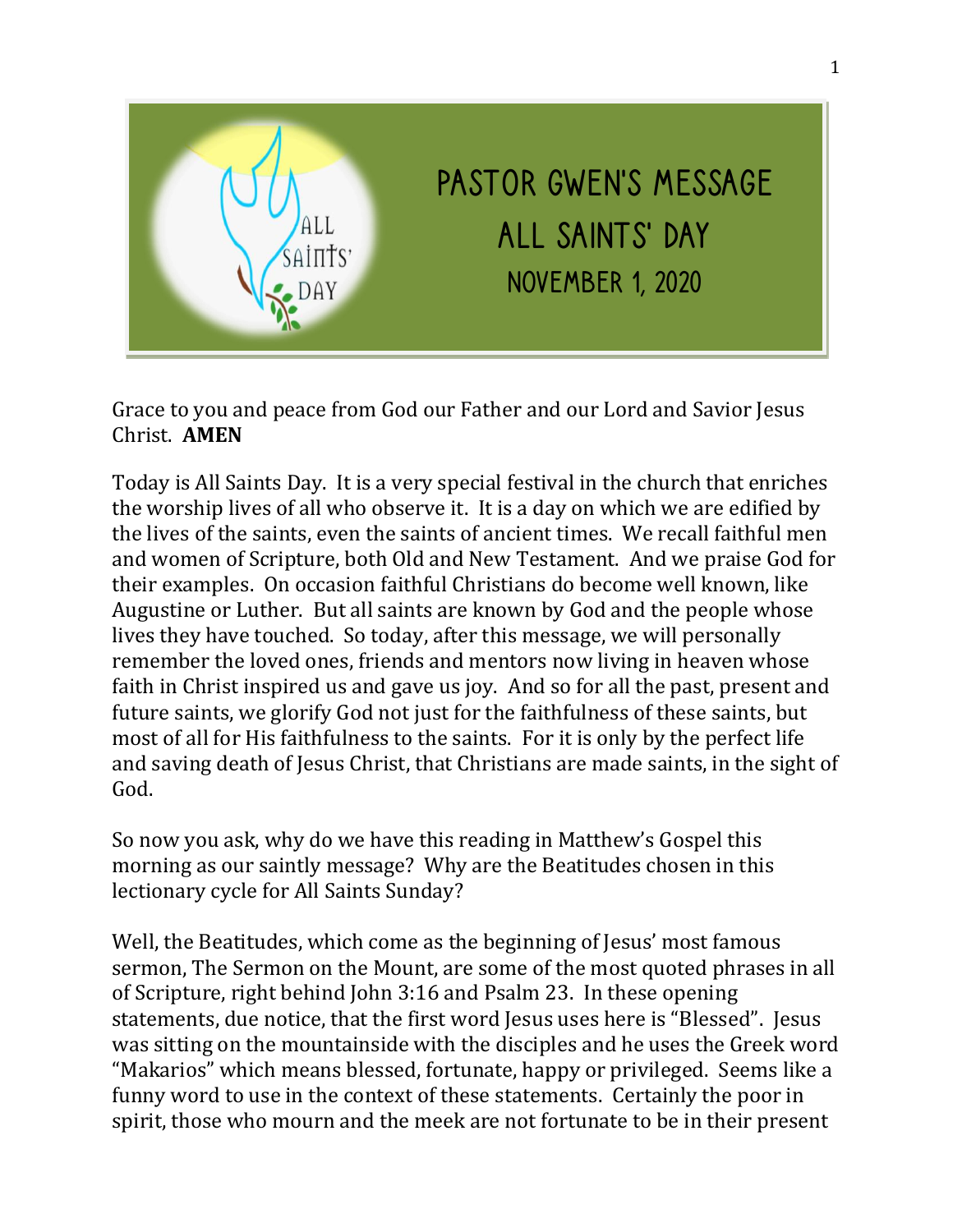circumstances. They are not at all happy in the usual sense. Because of their present state it is pretty much assumed that they are not feeling too blessed.

The blessing lies in being a part of the kingdom of God that exists both in the present and in the future. If we listen carefully to these beatitudes, the verbs that are used are "are" and "will". Blessed are those who mourn, for they will be comforted. Jesus, I think is pointing out that mourners are mourning, right now today, but they will be comforted, they will be blessed when God brings about the new creation.

In this new creation that we should aspire to will give us hope that we will not have to live in the world around us, but rather strive to live today according to the values of the kingdom of God. The values that Jesus is talking about here are found in faith filled followers; those who show mercy, strive for peace, are pure in heart. The kingdom of heaven is not only for the poor in spirit but folks, good news here, it is for all believers.

We can see God's kingdom in the people we call our saints. The signs of the kingdom are the people who live according it its values, these values Jesus is teaching his disciples and us in this Sermon on the Mount. They assist in bringing the kingdom about when they demonstrate mercy and work for justice and peace. But you say, AH, since when can we bring the kingdom to fulfillment. Correct, such work is not for the saint alone but for the King of the kingdom, Jesus Christ to make all things new. Remember that God will guide you, guide all the saints to the springs of the water of life, because all things are possible with Christ.

Since Jesus spoke these beatitudes, there has been a great processional, a parade if you will, moving toward the throne of God. That processional has been moving now for over 2000 years. We walk with those who have been sanctified by Christ, yes with sometimes sadness along the way. We walk toward the kingdom of God and join their work today as people of God living according to the kingdom values as outlined by Jesus. With the help of God our blessings reside in both the present and the future.

And you and I are blessed to be part of that parade of believers. We are blessed to belong to the kingdom that is moving ever towards a new creation. We are blessed to join in acting in ways that bring about the kingdom. And we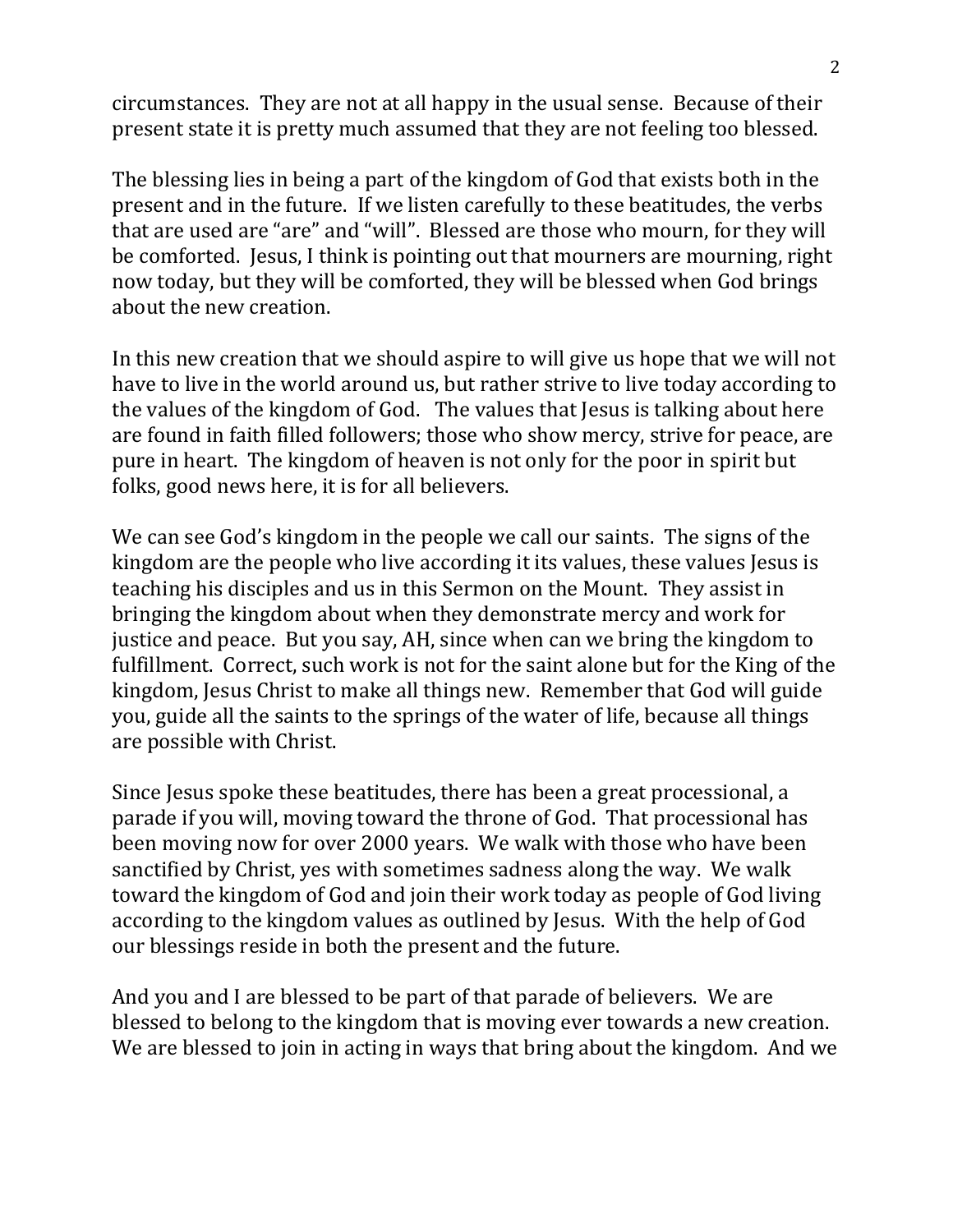are ultimately blessed that we are able to live in God's kingdom on earth as we wait to be with Jesus in heaven.

Yes, folks, the kingdom is open to everyone. The message of the Gospel, the Beatitudes, is God's invitation through His Son, to all people. All will be blessed not just the wealthy or the famous, but also the poor in spirit, the meek, the mourning, the hungry and the list goes on. That is Jesus' invitation to us. No matter where we are in our life's journey, we are invited to the kingdom. We simply need to believe in the power of the one who God sent to save us from lives of destruction. Jesus says, "rejoice and be glad, for your reward is great in heaven". We are all invited to enjoy that great reward secured for us by Christ, who died on the cross to provide for us that kingdom come.

So no matter who we are, how big, how tall, how rich, how poor, God blesses us each day. And the greatest blessing he has given us is sending His Son Jesus to earth to walk with us. Through Him we are saved to life eternal. God's grace is shed on all believers.

This is most certainly true and I think that every Sunday should be All Saints Day. Whenever we sing a hymn, read the Scriptures, pray or preach we are dependent on those who have gone before us. Dependent on them to give us the words, tell us the stories, teach us the melodies to praise God and grow in our faith. None of us comes to worship alone. We are in fellowship with all the saints who have prepared the way for us to enter God's kingdom.

In fact, you might ask, what this kingdom of heaven actually is. I think it is the community of followers, or the community of saints on earth. It is Christ's church where His kingdom can be found. And I urge you to take this perspective of the church seriously. Yes, we are human and get reminded of it often, but the church is also God's presence in the world and one of the ways God moves to touch the lives of others. It is a place where the love of God abounds and His forgiveness is quite evident as we receive mercy and experience comfort from other saints.

And today we are blessed to remember our saints. We are blessed to receive all we need in life from a gracious God. These blessings that we do not deserve, nor can we earn, God freely bestows on all believers, all the saints. We should be grateful for such a free gift. We do fall short of the glory of God and sometimes wonder why God continues to love us. And we just need to simply open our hearts and accept this gift. We look toward the saints in our